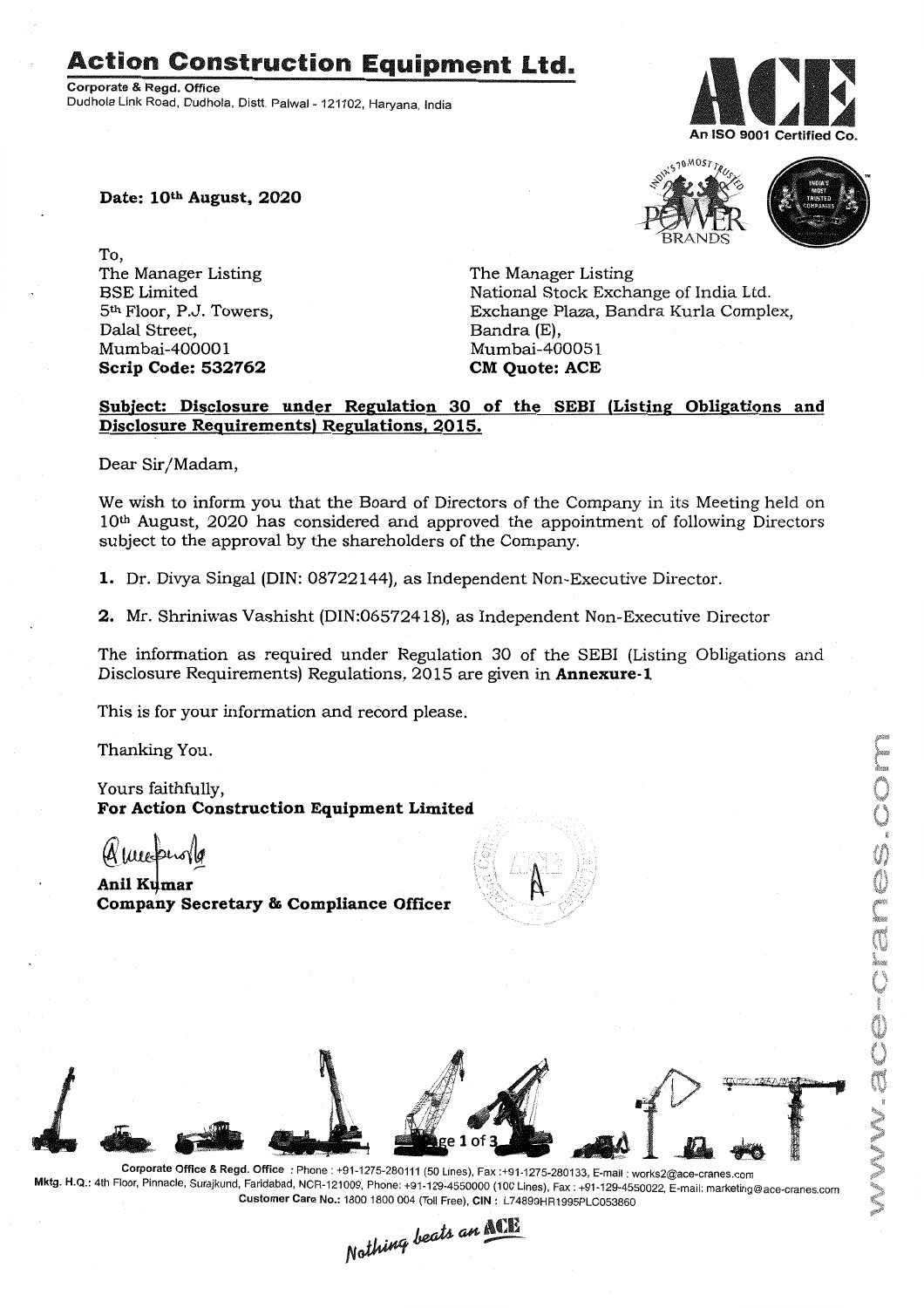## **ANNEXURE-l**

| S.N. | <b>Particulars</b>       | DR. DIVYA SINGAL                       | <b>MR. SHRINIWAS VASHISHT</b>         |
|------|--------------------------|----------------------------------------|---------------------------------------|
| 1.   | Reason for               | The<br>Board<br>of<br>Directors<br>has | The Board of Directors on the         |
|      | Change viz.              | recommended the appointment of         | recommendation of the Nomination      |
|      | appointment              | Dr. Divya Singal (DIN: 08722144)       | and Remuneration Committee of the     |
|      |                          | who has been appointed as an           | Company has recommended the           |
|      |                          | Additional Director of the Company     | appointment of<br>Mr.<br>Shriniwas    |
|      |                          | by the Board of Directors w.e.f. April | (DIN:06572418)<br>Vashisht<br>as      |
|      |                          | 01, 2020 pursuant to provisions of     | Independent Non-Executive Director    |
|      |                          | Section $161(1)$ of the Act and the    | of the Company for first term of five |
|      |                          | Articles of Association of the         | consecutive years w.e.f date of       |
|      |                          | Company and who holds office up to     | ensuing Annual General Meeting        |
|      |                          | the date of this Annual General        | (AGM) subject to the approval by      |
|      |                          | Meeting,<br>Independent<br>Non-<br>as  | the shareholders of the Company at    |
|      |                          | Executive<br>Director (Independent     | the<br>ensuing<br>Annual<br>General   |
|      |                          | Woman Director) of the Company for     | Meeting and whose office shall not    |
|      |                          | first term of five consecutive years   | be liable to retire by rotation."     |
|      |                          | effective from April 01, 2020 to       |                                       |
|      |                          | March 31, 2025 subject to the          |                                       |
|      |                          | approval by the shareholders of the    |                                       |
|      |                          | Company at the ensuing Annual          |                                       |
|      |                          | General Meeting and whose office       |                                       |
|      |                          | shall not be liable to retire by       |                                       |
|      |                          | rotation."                             |                                       |
| 2.   | Date of                  | Please refer S.No. 1 above.            | Please refer S.No. 1 above.           |
|      |                          |                                        |                                       |
|      | appointment              |                                        |                                       |
|      | $(re-$                   |                                        |                                       |
|      | appointment<br>& Term of |                                        |                                       |
|      | appointment              |                                        |                                       |
| 3.   | Brief profile            | Dr. Divya Singal aged 59 years is a    | Mr. Shriniwas Vashisht aged 64        |
|      |                          | MBBS,<br>DGO,<br>FICOG,<br>DIP         | was born and brought up at            |
|      |                          | ENDOSCOPY (FRANCE).                    | Sonepat (Haryana). He did his M.A     |
|      |                          |                                        | (Public<br>from                       |
|      |                          |                                        | Admn.)<br>Punjab                      |
|      |                          | She<br>Gynecologist, Infertility<br>is | University, Chandigarh and L.L.B.     |
|      |                          | specialist & Laparoscopic Surgeon      | from Delhi University. He joined      |
|      |                          | and president of 3H Gyne forum,        | Indian Police Service in the year     |
|      |                          | Secretary of Delhi Gyne forum          | 1981 and was allotted to Haryana      |
|      |                          | (north) and president of PTA, Apee     | cadre.                                |
|      |                          | Jay school, Pitampura, New Delhi.      |                                       |
|      |                          |                                        | During his career in Indian Police    |
|      |                          |                                        | Service, exceeding 34 years, Sh.      |
|      |                          |                                        | Vashisht handled very challenging     |
|      |                          |                                        | assignments including<br>Director     |
|      |                          |                                        | General of Police, Haryana from       |
|      |                          |                                        | October 2012 to January 2015 and      |
|      |                          |                                        | promoted professionalism<br>and       |
|      |                          |                                        | ethics in the force. He<br>also       |
|      |                          |                                        | remained<br>posted<br>Director<br>as  |
|      |                          |                                        | General, State Vigilance Bureau,      |
|      |                          |                                        | Haryana and achieved significant      |

Page 2 of 3